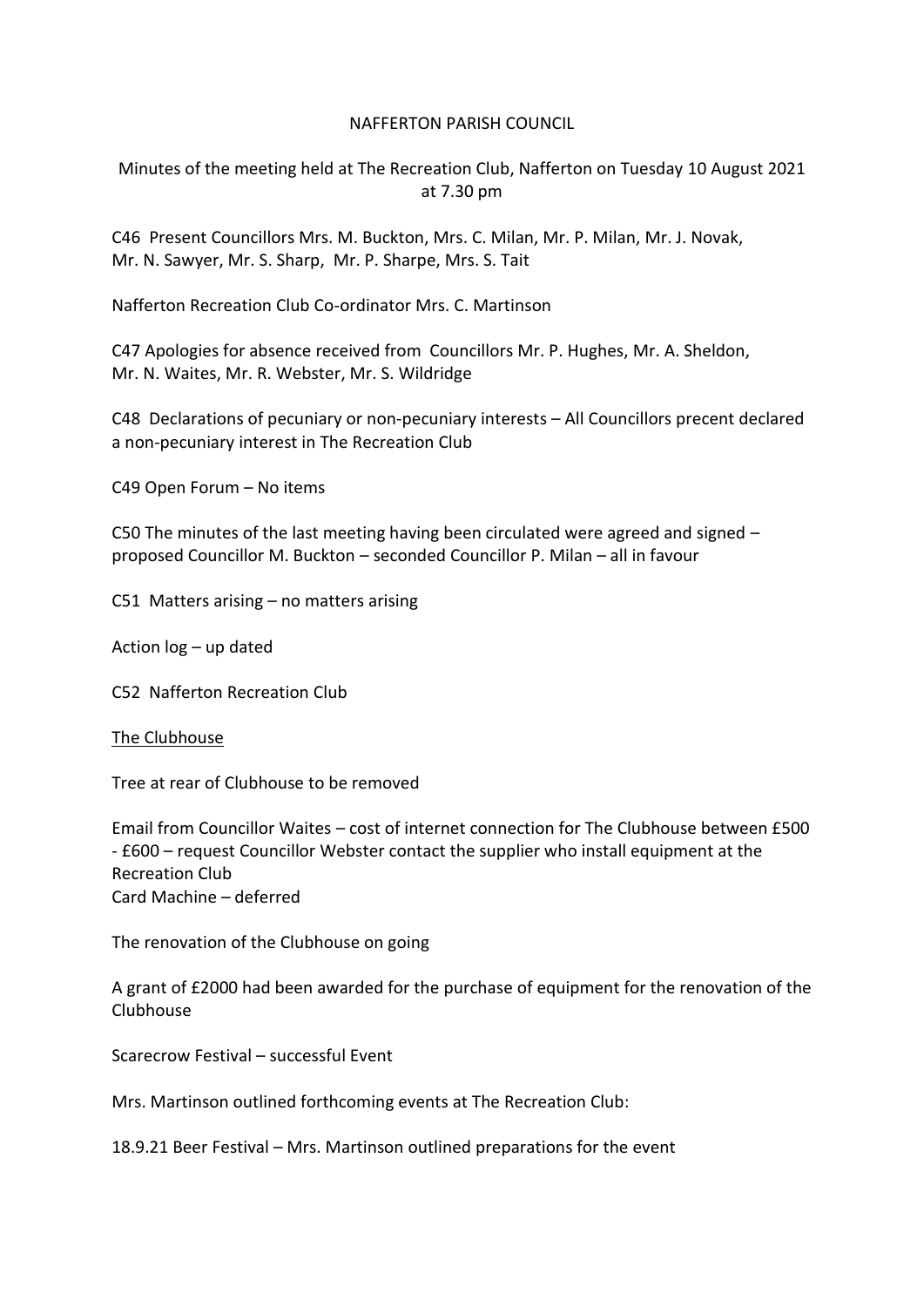Councillor Sawyer proposed that the decorators account should be paid plus the cost of the paint – total cost £850.00 – seconded Councillor C. Milan Councillor P. Sharpe proposed the purchase of the acustic equipment and fitting should go ahead – approximate cost £6000 - seconded Councillor Buckton – all in favour

## **Accounts**

Online payments agreed 13.7.21 22.7.21 Pd (15.43) Freezer - £174.99 Pd (15.45) Delta Security - £96.0 Pd (15.50) East Riding Fire Service - £46.92 Pd (15.52) Randles - £96.00

Direct debits:

9.7.21 – Eon - £130.59 14.7.21 – ERYC rates - £30.49 20.7.21 – Npower - £476.38 22.7.21 – Business Stream - £58.38 21.7.21 – Business Stream - £212.93

2129 – Hello Print - £369.99 2130 – Above & Beyond - £1200.00

Online payments agreed 10.8.21 24.8.21 Pd (11.59) Cherrys – fuel - £19.75 Pd (12.05) Dixons – service boiler - £180.00 Pd (12.03) Eling – fuel - £55.35 Pd (12.01) ERYC supplies - £94.37 Pd (12.08) Holmes Poultry - £273.60 BATA – Calor Butane - £90.00

C53 The Mere – YW called out to monitor the flow into the Mere

C54 Flooding/Drainage Report – heaving rain had resulted in flooding on Nethergate and Back Carr Lane – clerk to contact ERYC regarding flooding and cleaning out of grip holes.

C55 Planning

21/02255/STPLF – Erection of 32,000 bird free range egg unit with associated feed bins, hard standings, access track and access improvements – land south of Driffield Road, Nafferton – we have no observations to make on this application

21/02289/PLF – Erection of porch to the front – 6 Fairfield Close, Nafferton – we have no observations to make on this application